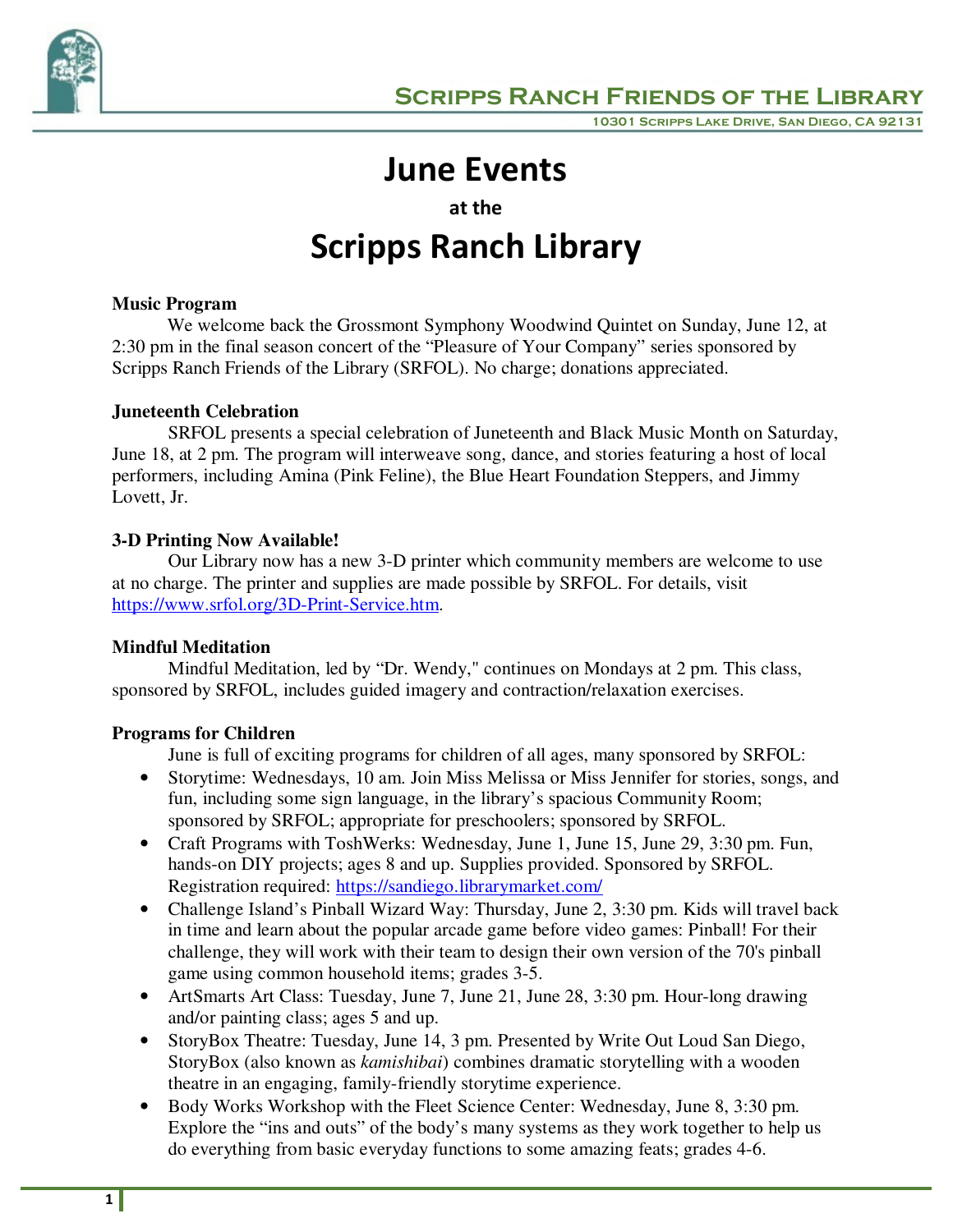- Forensic Detectives Workshop with the Fleet Science Center: Tuesday, June 14, 3:30 pm. In this "mysterious" program, students use chemistry, geology, and physics to piece together evidence and crack the case. They learn how to classify mysterious powders, identify minerals, calculate the pH of soils, and perform chromatography to separate pigments; grades 4-7.
- Superhero Science with the Fleet Science Center: Thursday, June 16, 3:30 pm. Everybody wants a super power. Join us as we showcase super strength and other powers through the basics of science in this super-charged, super-fun show!
- Zoovargo Animal Show: Saturday, June 18, 11 am. How many different animal species call the rainforest home? Millions! Grab your magnifying glass and get ready to GO WILD as you discover some of the beautiful animals that make up the rainforest. You'll also learn what we can do to help these animals that are in danger of becoming extinct! Sponsored by SRFOL.
- Robothink Workshop: Wednesday, June 22, 3:30 pm. Build a Tribot robot with the guidance of an expert; ages 7-11.
- Dance to Evolve: Thursday, June 23, 3:30 pm. Come spend a magical time and learn to move to music and develop motor and listening skills in a fun environment; sponsored by SRFOL.
- Hullabaloo Music Show: Thursday, June 30, 3:30 pm. Join the sing-along fun; sponsored by SRFOL.

## **Special Seminar for Parents!**

Join us for a special presentation, "The Developing Brain and Learning Success with Brain Balance," sponsored by SRFOL, on Thursday, June 9, at 3:30 pm. This seminar, sponsored by SRFOL, will provide insight into understanding a child's developing brain and explore techniques to help children reach their potential in and out of the classroom, from better focus to behavior and social skills, with neurodiversity in mind.

## **Summer Reading Is for Everybody!**

It's Summer Reading Program time again! This popular program for all ages runs June 1 – August 31 and rewards reading over the summer. This year's theme is "Read Beyond the Beaten Path." Complete a combination of 10 books, hours, or activities to earn prizes. More information at sandiego.gov/summerreading.

#### **Book Discussion Group**

Virtual meeting on Wednesday, June 22, 6:30 pm, to discuss *Charms for the Easy Life* by Kaye Gibbons. Email srfol@yahoo.com for Zoom invitation.

#### **Grace's Book Nook**

For everyday bargains on nearly new and gently used books for all ages and tastes, shop at Grace's Book Nook—especially good for vacation and beach! Open every day during library hours, the Book Nook stocks a range of fiction and nonfiction for all ages and tastes, plus CDs, DVDs, and magazines—all at amazing prices—and even special floating duck food for our feathered friends at Evans Pond. This month's  $2<sup>nd</sup>$  Saturday pop-up book sale is on June 11, 10 am- 2 pm. Your tax-deductible donations of gently used books are always welcome; please bring these to the library circulation desk. All Book Nook proceeds support our library. Interested in volunteering? Please email gracesbooknook@srfol.org.